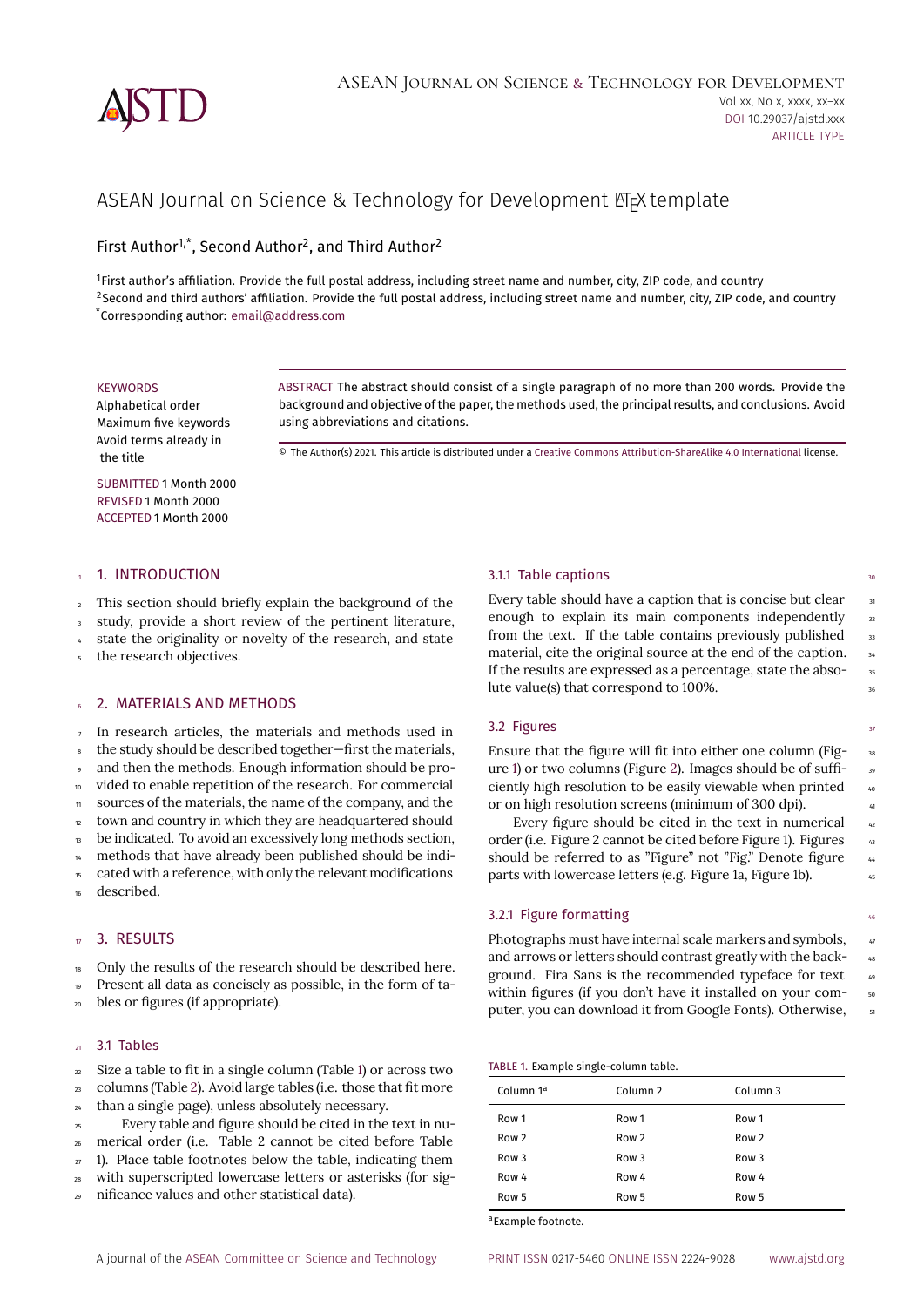<span id="page-1-0"></span>

|  |  | TABLE 2. Example double-column table. |  |
|--|--|---------------------------------------|--|
|--|--|---------------------------------------|--|

| Column 1 | Column 2         | Column 3         | Column 4 | Column 5         | Column 6         |
|----------|------------------|------------------|----------|------------------|------------------|
| Row 1    | Row 1            | Row 1            | Row 1    | Row 1            | Row 1            |
| Row 2    | Row <sub>2</sub> | Row <sub>2</sub> | Row 2    | Row 2            | Row <sub>2</sub> |
| Row 3    | Row <sub>3</sub> | Row <sub>3</sub> | Row 3    | Row <sub>3</sub> | Row <sub>3</sub> |
| Row 4    | Row 4            | Row 4            | Row 4    | Row 4            | Row 4            |
| Row 5    | Row 5            | Row 5            | Row 5    | Row 5            | Row 5            |

<sup>52</sup> a sans-serif such as Open Sans or Helvetica may be used.

Where photographs of gel, autoradiograms, and so on have

been processed to enhance their quality, this should be stated.

#### 56 3.2.2 Figure captions

Every figure should have a caption that is concise but clear enough to explain its main components independently from the text. If the figure contains previously published material, cite the original source at the end of the caption.

## 4. DISCUSSION

If necessary, it is permissible to combine this section with Results to form a Results and discussion section. Regardless, an interpretation of the results of the work in the con-

text of previous research should be provided. Avoid simply

 $\sigma$  repeating the results (that's what the Results section is for).

<sup>68</sup> Also avoid excessive citations; the works being referenced

<sup>69</sup> must be relevant to the results being discussed.

<span id="page-1-1"></span>

FIGURE 1. Example figure caption for a single-column image.

## 5. CONCLUSIONS

Present the main conclusions of the study, along with their  $\eta$ implications for future research or science and technology  $\frac{1}{2}$ policy in the ASEAN region.

# **ACKNOWLEDGMENTS**

Acknowledge anyone who contributed to the research or  $\frac{1}{5}$ the writing of the manuscript, as well as any funding or  $\frac{1}{6}$ grants received in support of it. The names of funding or- $\eta$ ganizations should be written in full, along with the grant  $\frac{1}{8}$ numbers, if available. Examples of individuals you should  $\frac{1}{2}$ acknowledge include people who provided assistance with so study design or analysis, or guidance through a study area, study or who provided advice on the language, edited, or proofread the article.

#### AUTHORS' CONTRIBUTIONS AUTHORS' SAND

Each author's contribution to the research and manuscript  $\frac{1}{85}$ should be noted, using only their initials to indicate their  $\frac{1}{86}$ names. For example, "MP, FW designed the study. MP, LS  $\qquad$  s7 carried out the laboratory work. MP, FW, LS, DN analyzed 88 the data. MP, FW, DN wrote the manuscript. All authors read and approved the final version of the manuscript."

#### **COMPETING INTERESTS**

All competing interests—be they financial, professional, or  $\frac{92}{2}$ personal relationships that are relevant to the submitted  $\qquad$  93 work—must be declared. If a funding source contributed <sup>94</sup> to the design, data collection, analysis, or writing of the 95 manuscript, or the decision to submit it to AJSTD, this  $\frac{1}{96}$ should be clearly stated. If one or more authors have any 97 form of-past or present-relationship with AJSTD, the extent of this relationship must be described. If one or more 99 authors work or have worked for an organization that may 100 benefit from the publication of the article, this must also be  $_{101}$ clearly stated. Please read AJSTD's Publication Ethics state- <sup>102</sup> ment to understand why it is important to acknowledge any  $103$ 

<span id="page-1-2"></span>

FIGURE 2. Example figure caption for a double-column image. Images that are wider than they are tall might be more readable as double-column figures, whereas tall images will likely take up too much page space. (Photo by Joaquim Baeta.)